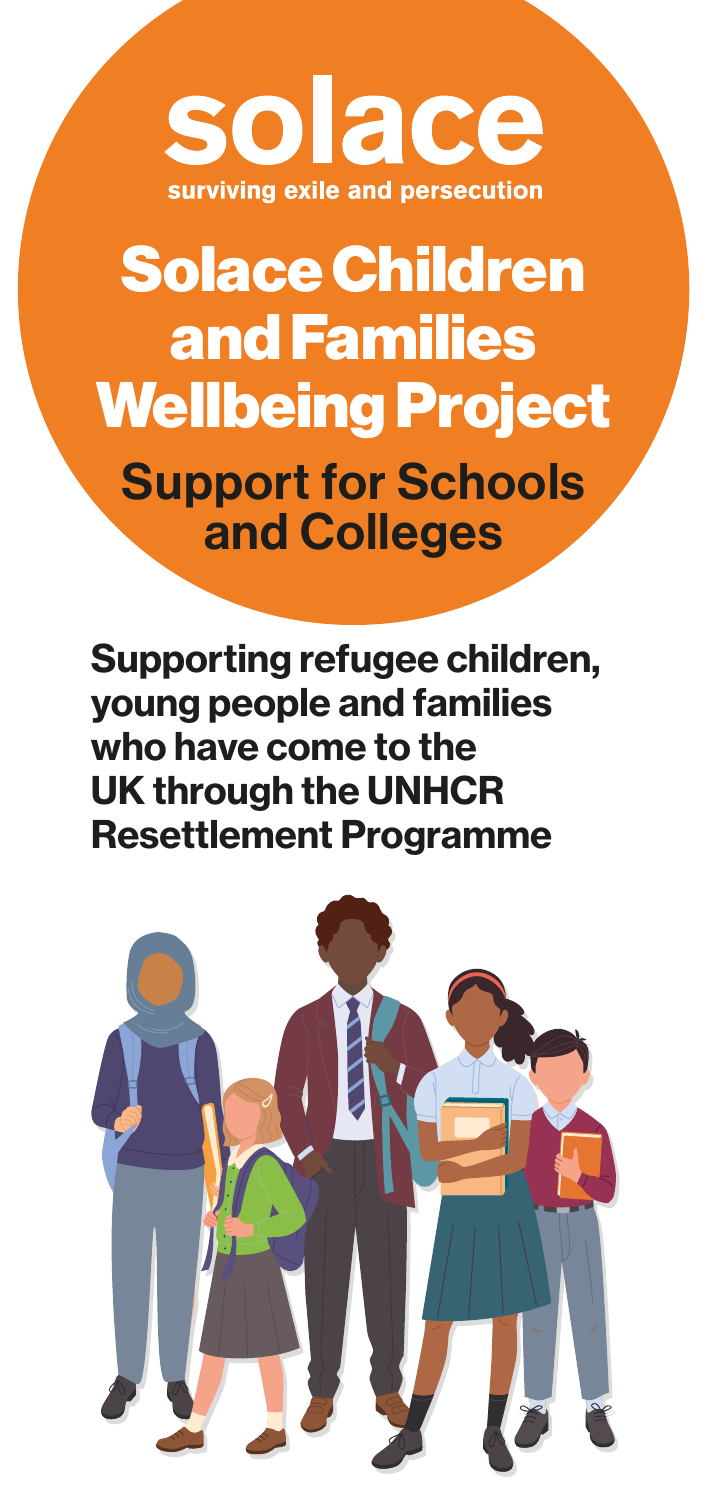Do you have refugee students who have arrived through the UNHCR resettlement programmes who are struggling emotionally, or having difficulty settling in?

It can be hard helping a refugee child integrate and enjoy life at school. The problems show up in many different ways.

Her English is ok, but she seems sad and not able to learn

> She isn't making friends and seems so quiet and alone

He is so anxious and distracted. He is distracting everyone else

His anger is so unpredictable, intense and scary

He seems to be exhausted the whole time, and can't concentrate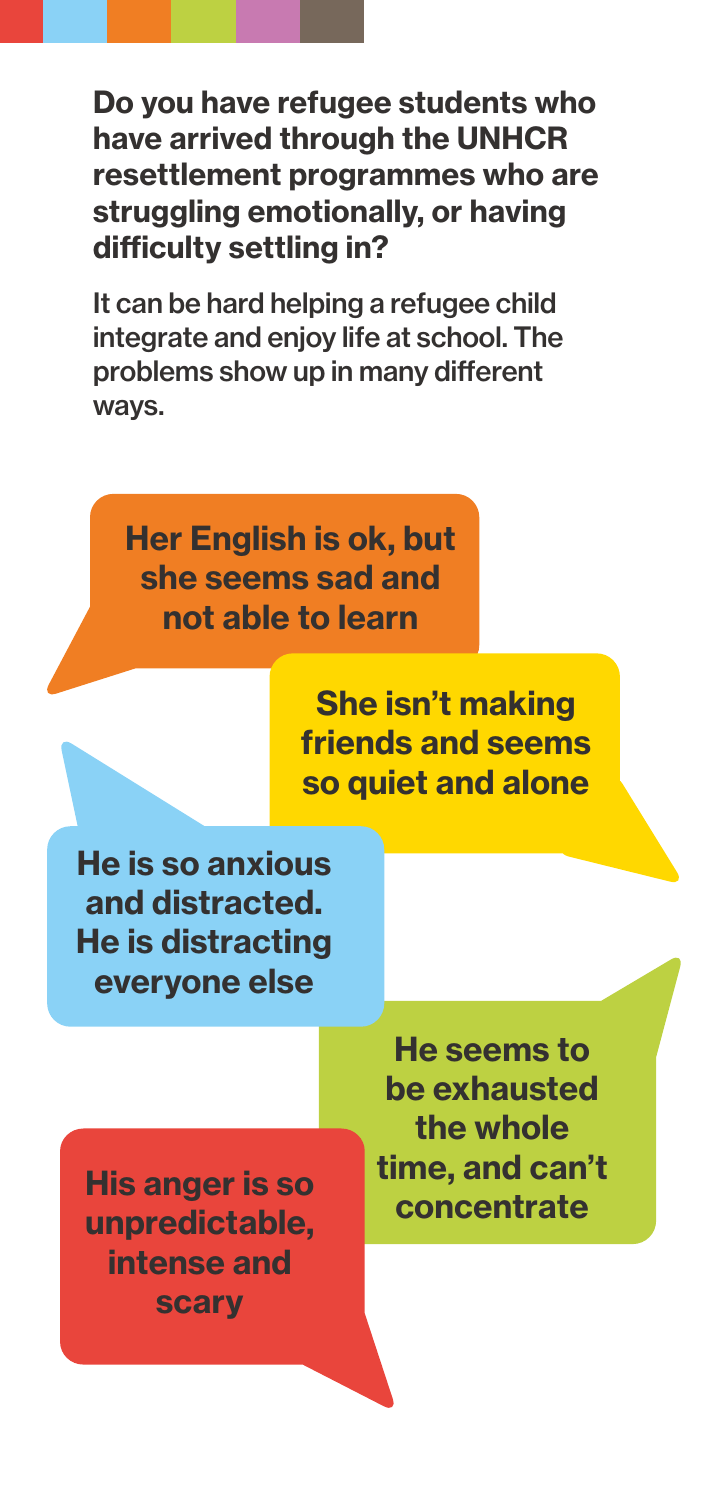Solace provide free therapeutic support for children, their family, and their place of education.

This support is available for refugee families who have arrived as part of the UNHCR Resettlement programmes (including the Vulnerable Persons, Vulnerable Children's and the UK Resettlement Programme) with children, aged from 0 to 19, regardless of the severity of their symptoms (no lower limit).

Our therapists and interpreters are specialists in working with refugee children and their families, and with the staff who work hard to help these children settle in schools and feel secure, so that they can learn.

Some children settle in well, and can engage with their education, but other children might:

- **Have difficulty learning English, and** understanding what is going on
- Not have been to school before
- $\blacksquare$  Find they are not understood by other children
- $\blacksquare$  Miss their home, friends, and family
- Be experiencing the effects of trauma

All these factors affect their ability to learn and to settle in well.

Solace can help with all of these issues.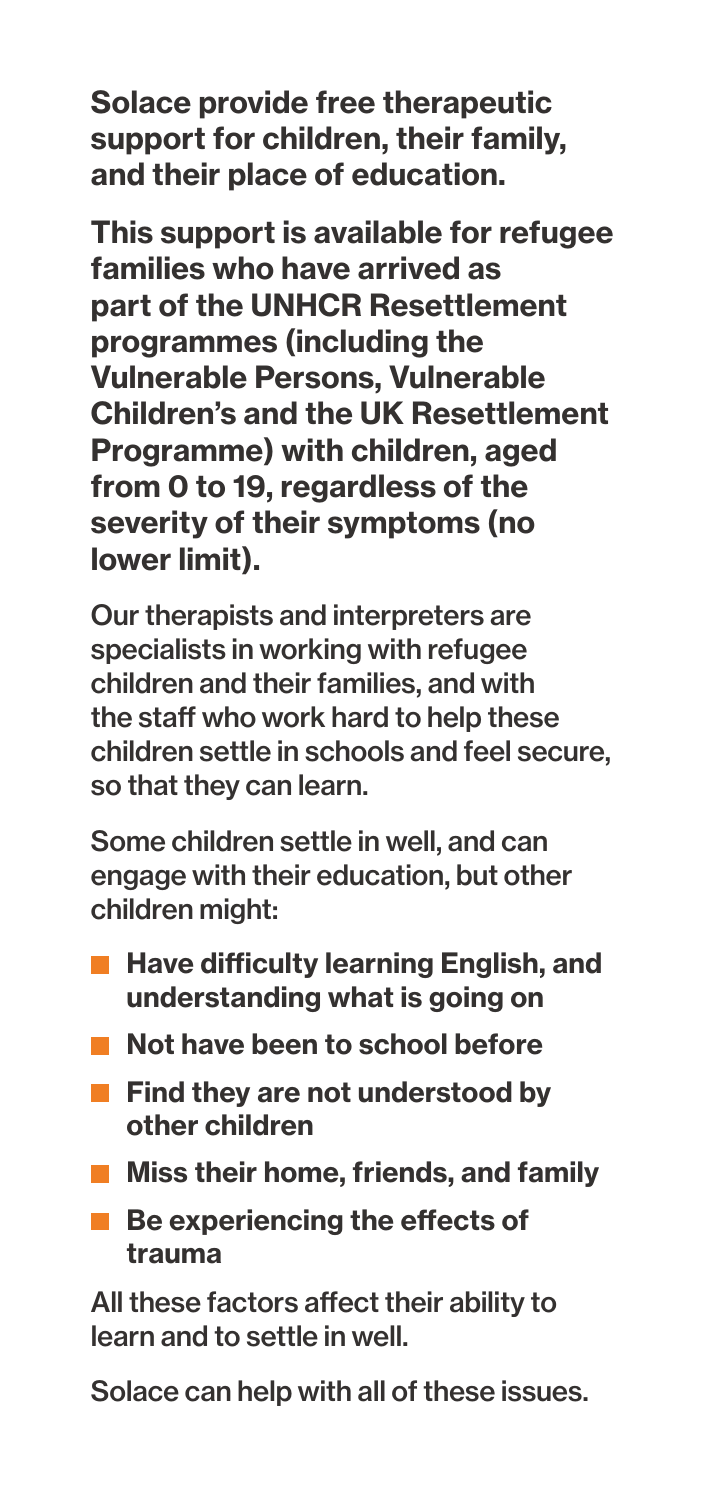## Solace for children and young people

- One-to-one trauma and attachment informed therapeutic support. Helps reduce distress; supports a sense of safety and security, confidence and self-expression.
- Group work in schools and colleges. Providing a structured, safe environment to explore issues and feelings, and strengthen identity and belonging.

#### Solace for parents

■ Therapeutic support. Family work to manage the effects of resettlement on the family, helping parents to understand, and respond to their child's needs and difficulties.

#### Solace for staff and case workers

■ Individual consultation. Establish individual support strategies and facilitate communication between home, school/college and supporting agencies.

**Small or large group training.** Explore issues around forced migration and trauma, and working effectively with young people experiencing emotional distress.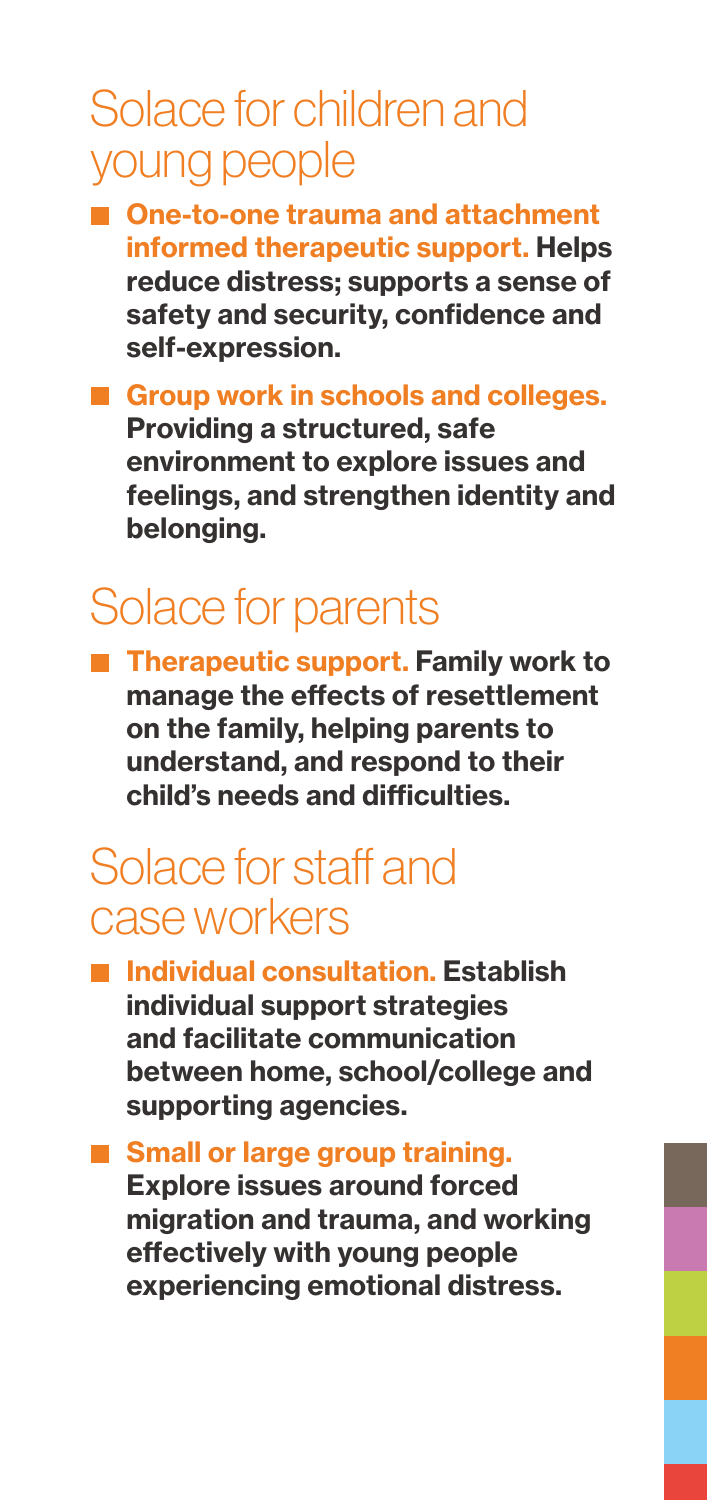Photo by CDC on Unsplash Photo by CDC on Unsplash

We work face to face when possible, or by video or phone for individual, family and group work.

School or college staff may be the first to identify symptoms of emotional stress and trauma in refugee children and young people. Parents/carers may also report concerning behaviour at home to you.

If you are concerned, do contact us: we are always happy to discuss ways in which we can help. If you aren't sure whether the student is eligible for this project please talk to us as there may be ways in which we can support them.